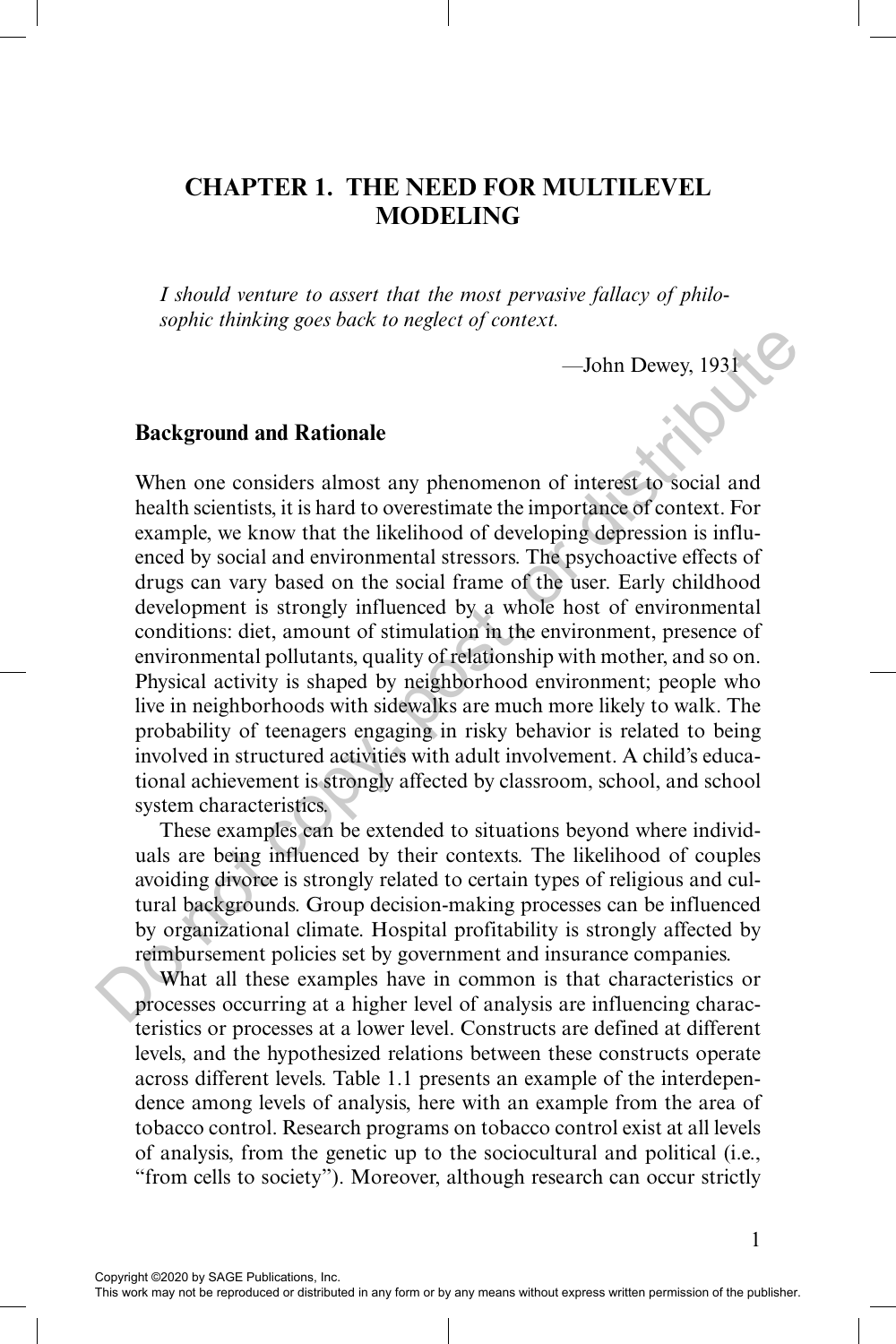| Level of Analysis                                | Examples From Tobacco Control                                                                                                                                                                                                                                                                                                                                                                                                                                                                                                                      |
|--------------------------------------------------|----------------------------------------------------------------------------------------------------------------------------------------------------------------------------------------------------------------------------------------------------------------------------------------------------------------------------------------------------------------------------------------------------------------------------------------------------------------------------------------------------------------------------------------------------|
| Cultural/political                               | Measuring elasticity of the effect of cigarette<br>taxation on population smoking rates                                                                                                                                                                                                                                                                                                                                                                                                                                                            |
| Social/environmental                             | Measuring the relative importance of family and<br>peer environment on teen smoking incidence                                                                                                                                                                                                                                                                                                                                                                                                                                                      |
| Behavioral/psychological                         | Designing effective smoking prevention and<br>cessation programs                                                                                                                                                                                                                                                                                                                                                                                                                                                                                   |
| Organ systems                                    | Designing ways to block tumor<br>formation<br>in smokers                                                                                                                                                                                                                                                                                                                                                                                                                                                                                           |
| Cellular                                         | Tracing metabolic pathways of nicotine uptake                                                                                                                                                                                                                                                                                                                                                                                                                                                                                                      |
| Molecular/genetic                                | genetic basis of nicotine<br>Examining<br>the<br>dependence                                                                                                                                                                                                                                                                                                                                                                                                                                                                                        |
|                                                  |                                                                                                                                                                                                                                                                                                                                                                                                                                                                                                                                                    |
|                                                  | preventive interventions to particular genotypes.<br>These types of <i>multilevel</i> theoretical constructs require specialized                                                                                                                                                                                                                                                                                                                                                                                                                   |
| of this book.<br>(Luke, 2005).                   | analytic tools to properly evaluate. These multilevel tools are the subject<br>Despite the importance of context, throughout much of the history of<br>the health and social sciences, investigators have tended to use analytic<br>tools that could not handle these types of multilevel data and theories. In<br>earlier years, this was due to the lack of such tools. However, even after<br>the advent of more sophisticated multilevel modeling approaches, prac-<br>titioners have continued to use more simplistic single-level techniques |
| <b>Theoretical Reasons for Multilevel Models</b> |                                                                                                                                                                                                                                                                                                                                                                                                                                                                                                                                                    |

**Table 1.1** Levels of analysis in health research with examples from tobacco control

### **Theoretical Reasons for Multilevel Models**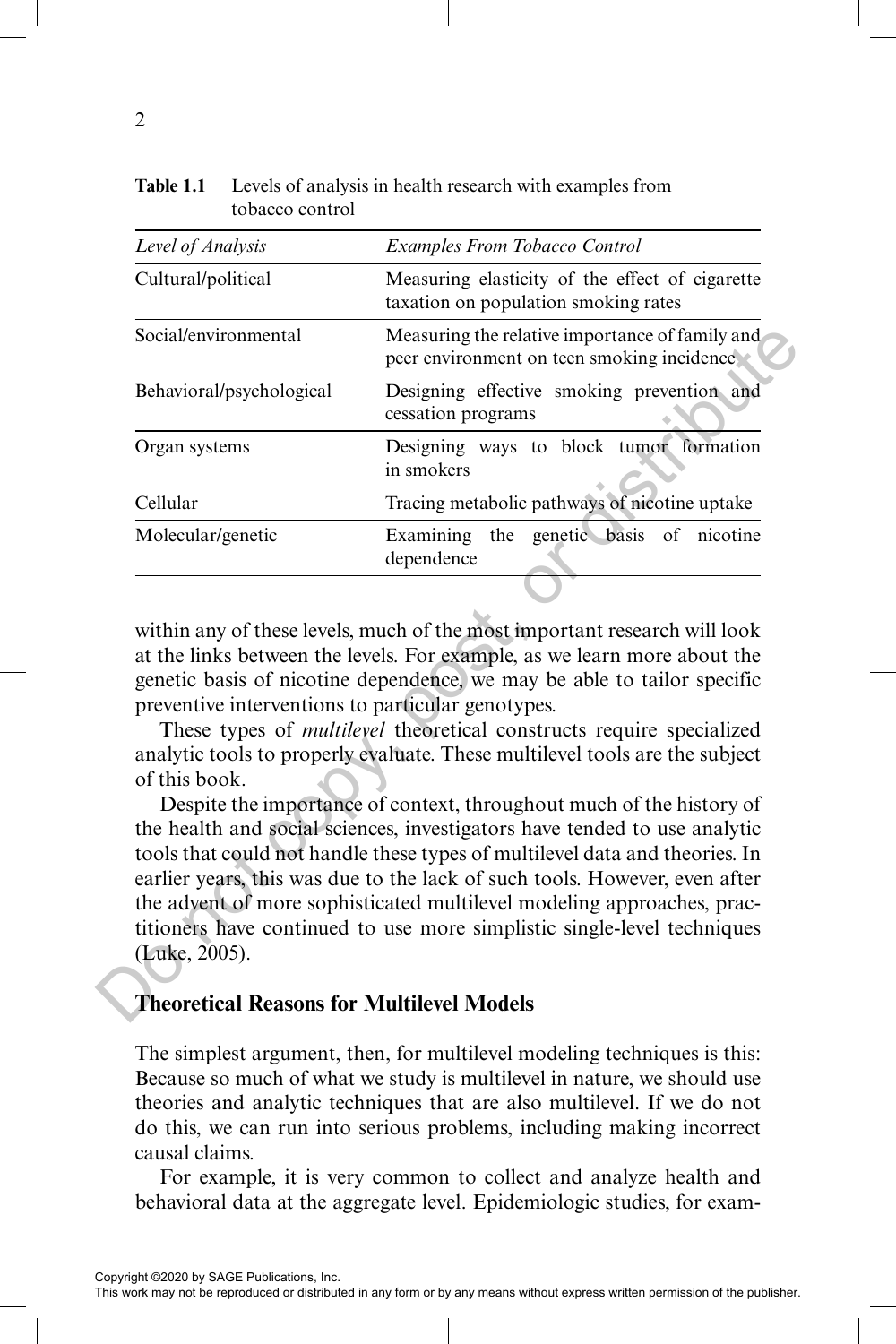ple, have shown that in countries where fat is a larger component of the diet, the death rate from breast cancer is also higher (Carroll, 1975). It might seem reasonable to then assume that women who eat a lot of fat would be more likely to get breast cancer. However, this interpretation is an example of the *ecological fallacy*, where relationships observed in groups are assumed to hold for individuals (Freedman, 1999). Recent health studies, in fact, have suggested that the link between fat intake and breast cancer is not very strong at the individual level (Holmes et al., 1999).

This type of problem can also work the other way. It is very common in the behavioral sciences to collect data from individuals and then aggregate the data to gain insight into the groups to which those individuals belong. This can lead to the *atomistic fallacy,* where inferences about groups are incorrectly drawn from individual-level information (Diez-Roux, 1998). It is possible to be successful assessing ecological characteristics from individual-level data; for example, see Moos's (1996) work on social climates. However, as Shinn and Rapkin (2000) have argued, this approach is fraught with danger and a much more valid approach is to assess group and ecological characteristics using group-level measures and analytic tools.

It is useful here to consider the sociological distinction between properties of *collectives* and *members* (Lazarsfeld & Menzel, 1961). Members belong to collectives, but various properties (variables) of both collectives and their members may be measured and analyzed at the same time. Lazarsfeld and Menzel identify analytical, structural, and global properties of collectives. *Analytical* properties are obtained by aggregating information from the individual members of the collective (e.g., proportion of Hispanics in a city). *Structural* properties are based on the relational characteristics of collective members (e.g., friendship density in a classroom). Finally, *global* properties are characteristics of the collective itself that are not based on the properties of the individual members. Presence of an antismoking policy in a school would be a global property of the school, for example. 1999). Recent the latt solutions, in fact, have suggested that the link between<br>This type or (Problem can also work the other way. It is very com-<br>mon in the behavioral sciences to collect data from individuals and then<br>ag

Using this framework, it becomes clear that fallacies are a problem of *inference,* not of *measurement.* That is, it is perfectly admissible to characterize a higher level collective using information obtained from lower level members. The types of fallacies described above come about when relationships discovered at one particular level are inappropriately assumed to occur in the same fashion at some other (higher or lower) level.

There is broad interest in social and physical context across the social sciences, and this can be seen most clearly in the ecological richness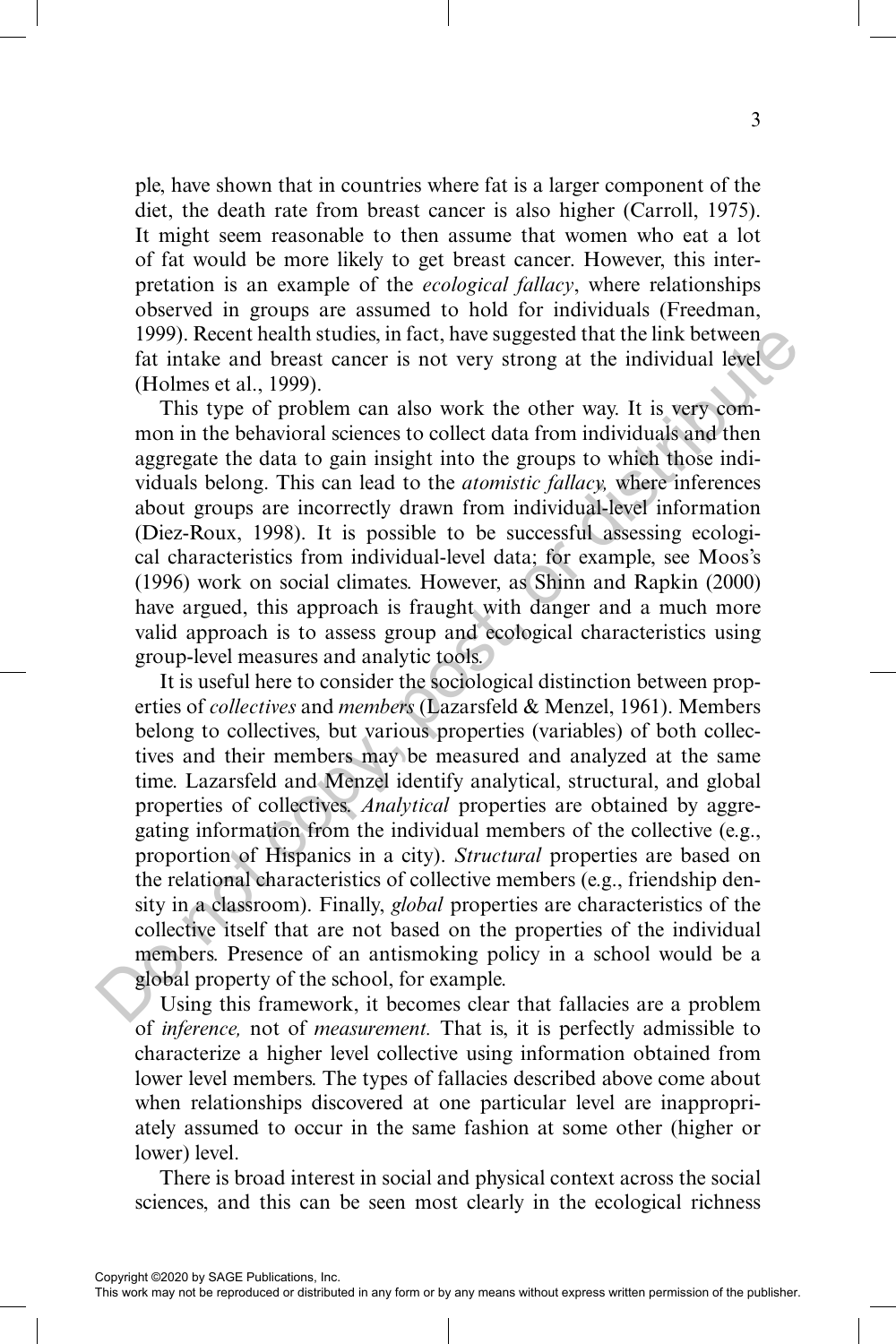of various social science theories and conceptual frameworks. In sociology and criminology, the theory of *neighborhood disorder* proposes that various physical and social indicators of environmental disorder are related to a variety of individual and relational outcomes, including crime, violence, policing styles, and depression (Sampson, Morenoff, & Gannon-Rowley, 2002). Political scientists have consistently viewed political participation (e.g., voting, petitioning, contacting elected officials) as being driven by a number of contextual processes and factors, including organizational culture, media exposure, and peer influence (Uhlaner, 2015). Policy science generally views policy development and implementation as a process embedded in local, regional, and national political and geographic contexts. For example, the *political stream* of Kingdon's influential multiple streams framework is defined by referring to predominately contextual structures and processes including national mood, legislative body makeup, and interest group activities (Béland & Howlett, 2016). An alternative model of the policy process, the *advocacy coalition framework*, more explicitly positions policy activity as an output from the policy subsystem, which is in turn made up of three types of collectives: (1) coalitions, (2) governmental bodies, and (3) institutions (Sabatier & Weible, 2007).

Finally, implementation science (sometimes called dissemination and implementation science) is a relatively new social science that focuses on how evidence-based programs, practices, and policies can be better disseminated, implemented, and maintained to benefit population health. Early frameworks used in implementation science view implementation processes and outcomes as situated within social and organizational contexts. For example, Rogers's *diffusion of innovations* theory has been used extensively to study how new discoveries are passively diffused and actively disseminated across social and organizational networks and systems (Rogers, 2003; Valente, 1996). Figure 1.1 presents an expanded social–ecological framework for implementation science (Luke, Morshed, McKay, & Combs, 2017). This framework, adapted from Glass and McAtee (2006), suggests that relational, organizational, and social contexts are important for studying and understanding implementation outcomes. political participation (e.g., voting, petitioning, contacting elected officine<br>including regranization all culture, media exposure, and per influence<br>(Uhlaner, 2015). Policy science generally views policy development and

#### **Statistical Reasons for Multilevel Models**

Despite the contextual richness of the theories and frameworks used by social scientists, they have often tended to utilize traditional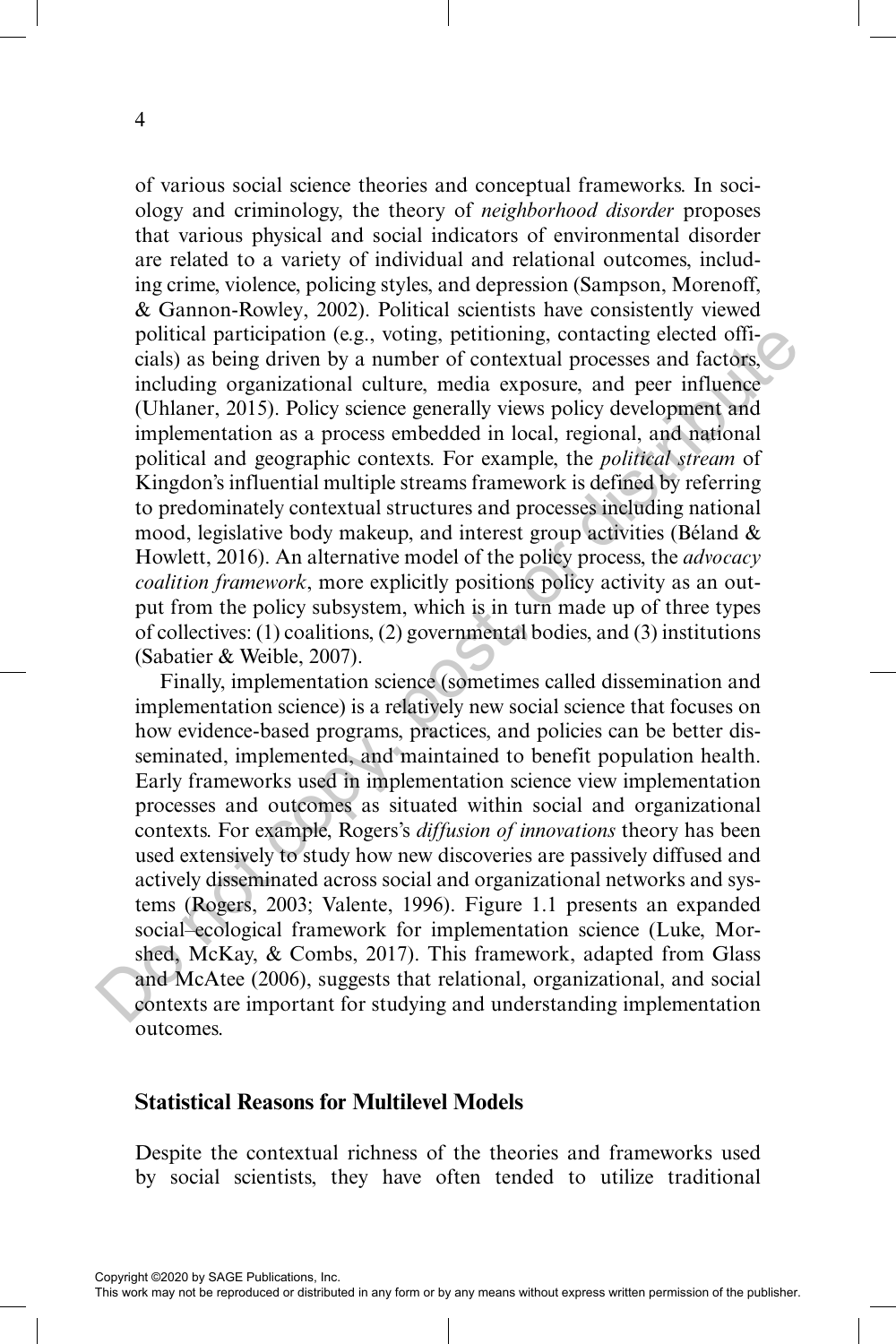

Figure 1.1 A social–ecological model for implementation science.

*Source:* Adapted from Glass and McAtee (2006).

individual-level statistical tools for their data, even if their data and hypotheses are multilevel in nature. One approach has been to disaggregate group-level information to the individual level so that all predictors in a multiple regression model are tied to the individual unit of analysis. This leads to at least two problems. First, all of the unmodeled contextual information ends up pooled into the single individual error term of the model (Duncan, Jones, & Moon, 1998). This is problematic because individuals belonging to the same context will presumably have correlated errors, which violates one of the basic assumptions of multiple regression (i.e., no autocorrelation of residuals). This is often called *clustering*, and it implies that observations within some larger unit are related to one another. For example, you might see clustering of student test scores within a classroom. If students are not randomly assigned to classes, if teacher ability varies across classrooms, or if classroom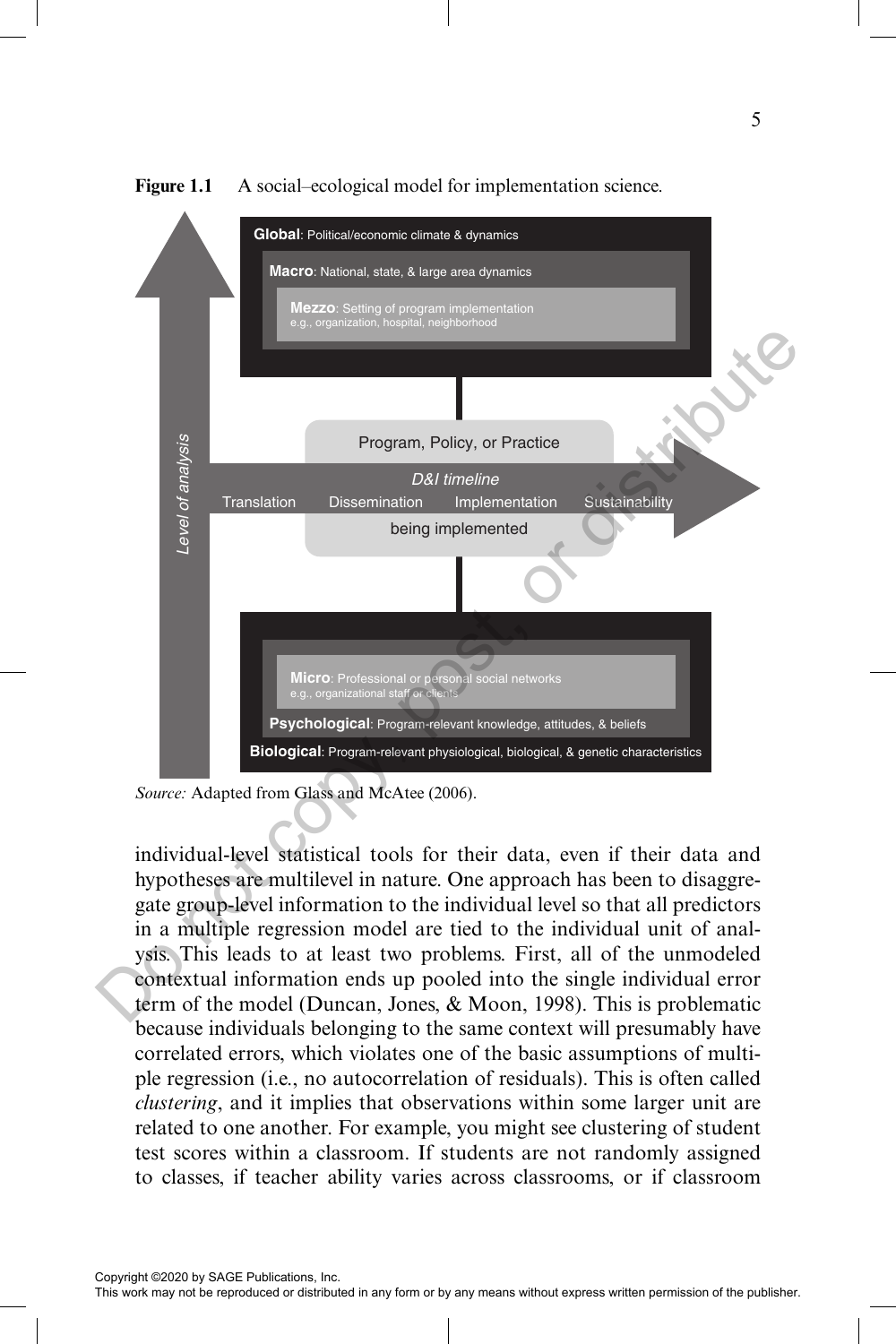environments (e.g., class size) vary systematically, then you would expect to see clustering of scores.

The second statistical problem is that by ignoring context, the model assumes that the regression coefficients apply equally to all contexts, "thus propagating the notion that processes work out in the same way in different contexts" (Duncan et al., 1998, p. 98).

One partial solution to these statistical problems is to include an effect in the model that corresponds to the grouping of the individuals. This leads to an analysis of variance (ANOVA) or analysis of covariance (ANCOVA) approach to modeling. Unfortunately, there are still a number of issues with this approach. First, in the case where there are many groups, these models will have many more parameters, resulting in greatly reduced power and parsimony. Second, these group parameters are often treated as fixed effects, which ignores the random variability associated with group-level characteristics. Finally, ANOVA methods are not very flexible in handling missing data or greatly unbalanced designs.

#### **Scope of This Book**

Based on the previous discussion, the purpose of this monograph is to provide a relatively nontechnical introduction to multilevel modeling statistical techniques for social and health scientists. After this introduction, the book is split into two major sections. Chapters 2 through 4 discuss how to plan, build, and assess the basic two-level multilevel model, and describe the steps in fitting a multilevel model, including data preparation, model estimation, model interpretation, hypothesis testing, testing of model assumptions, centering, and power analysis. Chapters 5 through 7 constitute the second section of the book, covering extensions and more advanced topics. Chapter 5 covers useful extensions to the basic multilevel model, including modeling noncontinuous and nonnormal dependent variables, building three-level models, and building cross-classified models. Chapter 6 covers the use of mixed-effects models for longitudinal data. Finally, Chapter 7 provides some guidance on a couple of general multilevel modeling topics, including tips for presenting multilevel model results and general resources for analysts. The presentation of the topics covered in this book only assumes familiarity with multiple regression, and the text makes extensive use of example data and analyses. One partial solution to these statistical problems is to include an<br>unks. This leads to an analysis of variance (ANOVA) a practice (ANOVA) are<br>provided or any any since (ANOVA) are contraded to modeling. Unfortunately,<br>th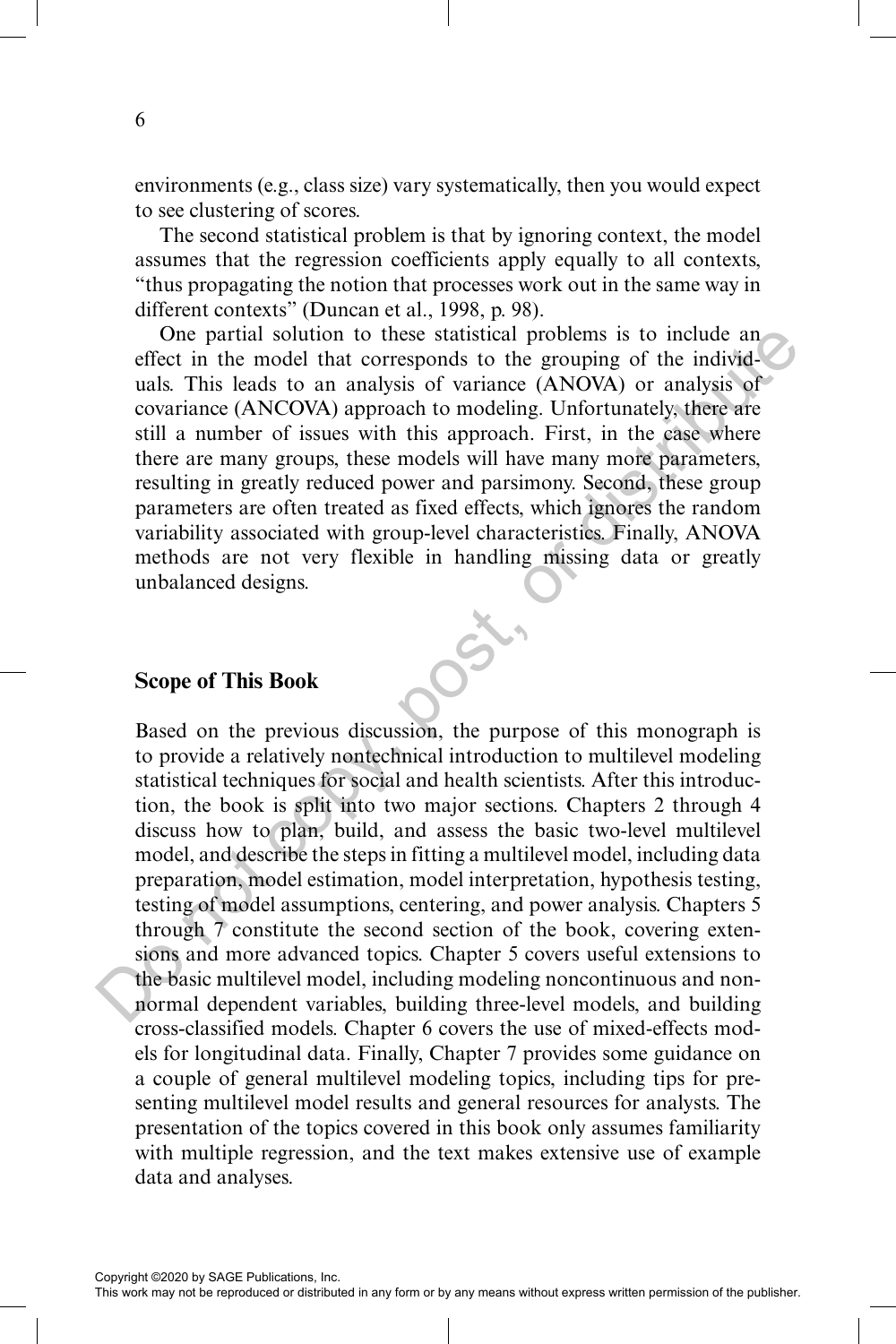The primary focus of this book is the application of mixed-effects modeling techniques for multilevel and longitudinal models. Mixedeffect models are powerful and flexible approaches that can handle a number of theoretical and statistical challenges. In particular, mixedeffects models can deal with the type of clustered data that more traditional multiple regression models cannot handle. Multilevel and longitudinal data sets are typified by clustered data (e.g., students nested in classrooms or observations nested within individuals), so that makes a mixed-effects modeling approach ideal in these situations.

A useful definition to serve as a basis for the rest of the presentation is as follows: A multilevel model is a statistical model applied to data collected at more than one level in order to elucidate relationships at more than one level. The statistical basis for multilevel modeling has been developed over the past several decades from a number of different disciplines and has been called various things, including hierarchical linear models (Raudenbush & Bryk, 2002), random coefficient models (Longford, 1995), mixed-effects models (Pinheiro & Bates, 2000), covariance structure models (Muthén, 1994), growth curve models (Rogosa, Brandt, & Zimowski, 1982), as well as multilevel models. All these specific types of multilevel models fall into one of two broad statistical categories: a mixed-effects multiple regression approach and a structural equation modeling (SEM) approach. This book will focus on the mixed-effects regression-based multilevel modeling. Generally, I will use "multilevel" or "longitudinal" models when I am talking about the purposes of a model; I will tend to used "mixed-effects" models when I am talking about the broad class of statistical models that can be used for multilevel or longitudinal analyses. For a good introduction to the SEM-based approach, see Chapter 6 in Heck and Thomas (2009). Iongitudinal data sets are typical data or the restantions. The restantions and the rest stride modeling approach ideal in these striutions an some deflects modeling approach ideal in these striutions as follows: A multile

Multilevel and longitudinal models are starting to appear more frequently in every area of the social and health sciences, as the techniques have become more widely known and integrated into the major statistical packages. There are as many specific types of multilevel models as there are scientific questions. However, there are certain types of overarching models that can be seen across the different research disciplines, as indicated in Table 1.2. This table is not meant to be exhaustive but to provide a catalyst for the reader and indicate the extremely wide applicability of multilevel methods. In particular, it is not immediately obvious to the new analyst that mixed-effects models can be extremely useful for modeling longitudinal data (where multiple observations are nested within an individual) and also for meta-analytic studies (where multiple effect statistics are nested within individual studies).